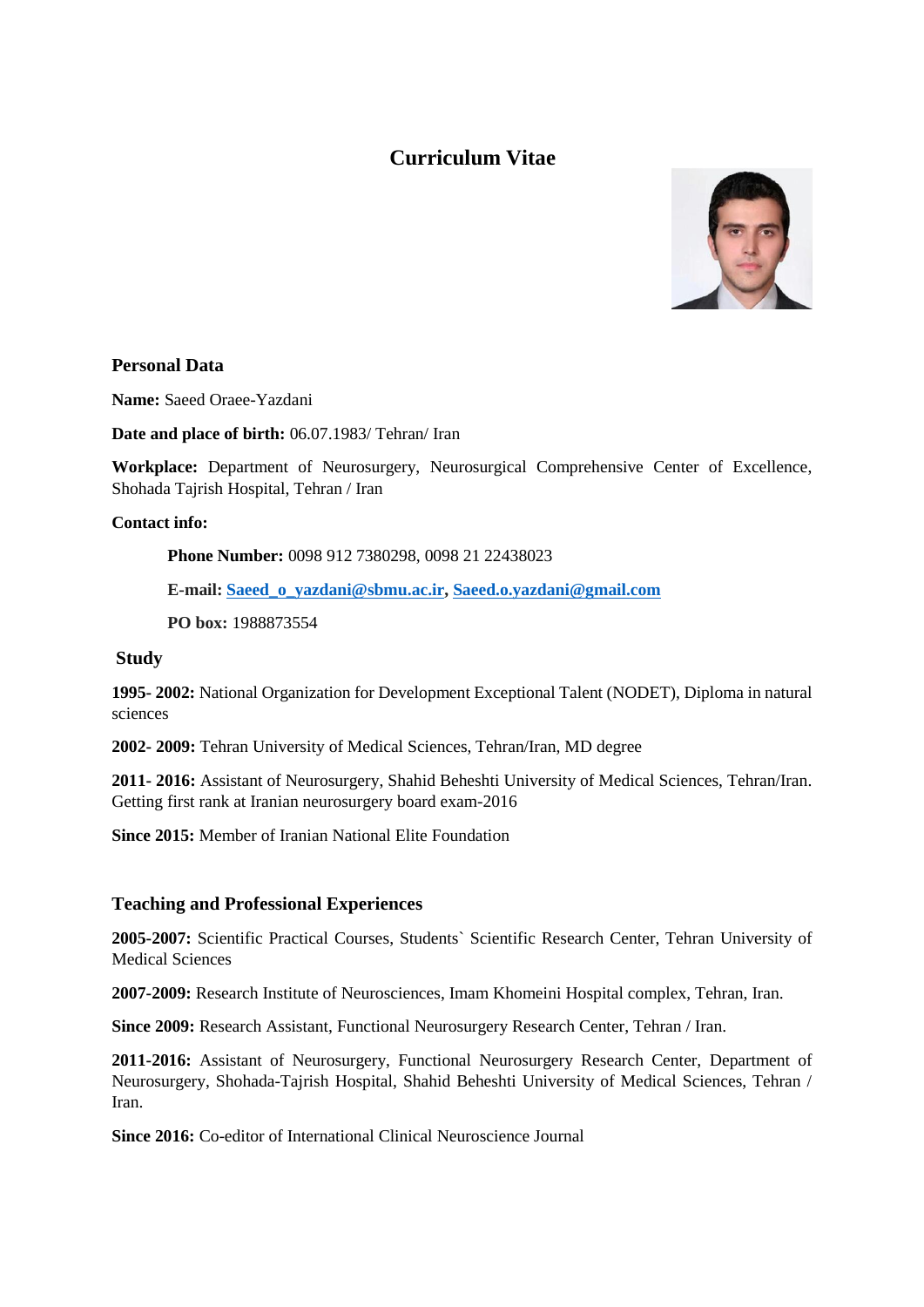## **Congresses & Courses**

## **International Student Congress of Medical Sciences (ISCOMS-2007)**, **Groningen/Holland**

Title: Using Single Channeled Polycaprolactone Scaffolds Containing Cells to Promote Spinal cord axonal Regeneration. (Accepted for oral presentation, award of the best abstract in basic sciences)

#### **22nd European Students Conference (ESC- 2011), Berlin/Germany**

Title: A comparison between neurally induced bone marrow derived mesenchymal stem cells and olfactory ensheathing glial cells to repair spinal cord injuries in rat. (Oral presentation)

#### **23rd. European Students Conference (ESC- 2012), Berlin/ Germany**

Title: Phase 1 clinical trial study for treatment of patients with chronic spinal cord injury by combination of autologous schwann cells and bone marrow mesenchymal stem cells. (Poster presentation)

#### **Leiden International Medical Students Conference (LIMSC-2015)**, **Leiden/Holland**

Title: Co-transplantation of autologous bone marrow mesenchymal stem cells and Schwann cells through cerebral spinal fluid for treatment of patients with chronic spinal cord injury: safety and possible outcome. (Poster presentation)

#### **8 th Istanbul Microneurosurgery Course, 7-16 Jun 2017, Istanbul/Turkey**

Hands on microvascular anastomosis  $\&$  hands on white matter dissection  $\&$  live surgery

#### □ 13<sup>th</sup> **international Congress of Iranian pain society** (IASP Chapter), 1-3 Nov 2017, Tehran/Iran

Title: Application of Cell based Therapy to pain management (Oral presentation)

Title: PRP in pain management (Workshop presentation)

# **14th International Congress of Immunology and Allergy (ICIA 2018), 26-28 April 2018, Tehran/Iran**

Title: Preliminary Results of a Phase I Trial in Patients with Primary Malignant Gliomas using Transfected Mesenchymal Stem Cell with Herpes Simplex-Thymidine Kinase/Ganciclovir Complex (Oral presentation)

#### **1 st International Iranian Tissue Engineering and Regenerative Medicine Congress (ITERM), 18-20 July 2018**, **Tehran/Iran**

Title: Intraventricular Autologous Mesenchymal Stem Cell injection with navigation to treatment of Amyotrophic Lateral Sclerosis: Preliminary Results of a Phase I Trial (Oral presentation)

#### **The international and interim congress of Iranian neurosurgeons, 3-5 Oct 2018, Babol/Iran**

Title: Preliminary results of Musculocutaneous Nerve Transfer to Median Nerve for Restoration of Upper Extremity Function in Cervical Spinal Cord Injury: Case Series (Oral presentation)

#### **World Federation Neurosurgical Societies (WFNS 2019) Special World Congress (The Last Interim Meeting), 9-12 Sep 2019**, **Beijing/China**

Title: Safety and Feasibility Assessment of Bone Marrow Mesenchymal Stem Cells Transplantation Containing Suicidal Gene in Combination with Pro-drug to Treatment of Patients with Glioblastoma Multiform- Preliminary Results (Poster presentation)

Title: Covering of Plate after Anterior Cervical Fusion in Patients with Complete Spinal Cord Injury to Prevent Esophageal Injury: Technical Note (Poster presentation)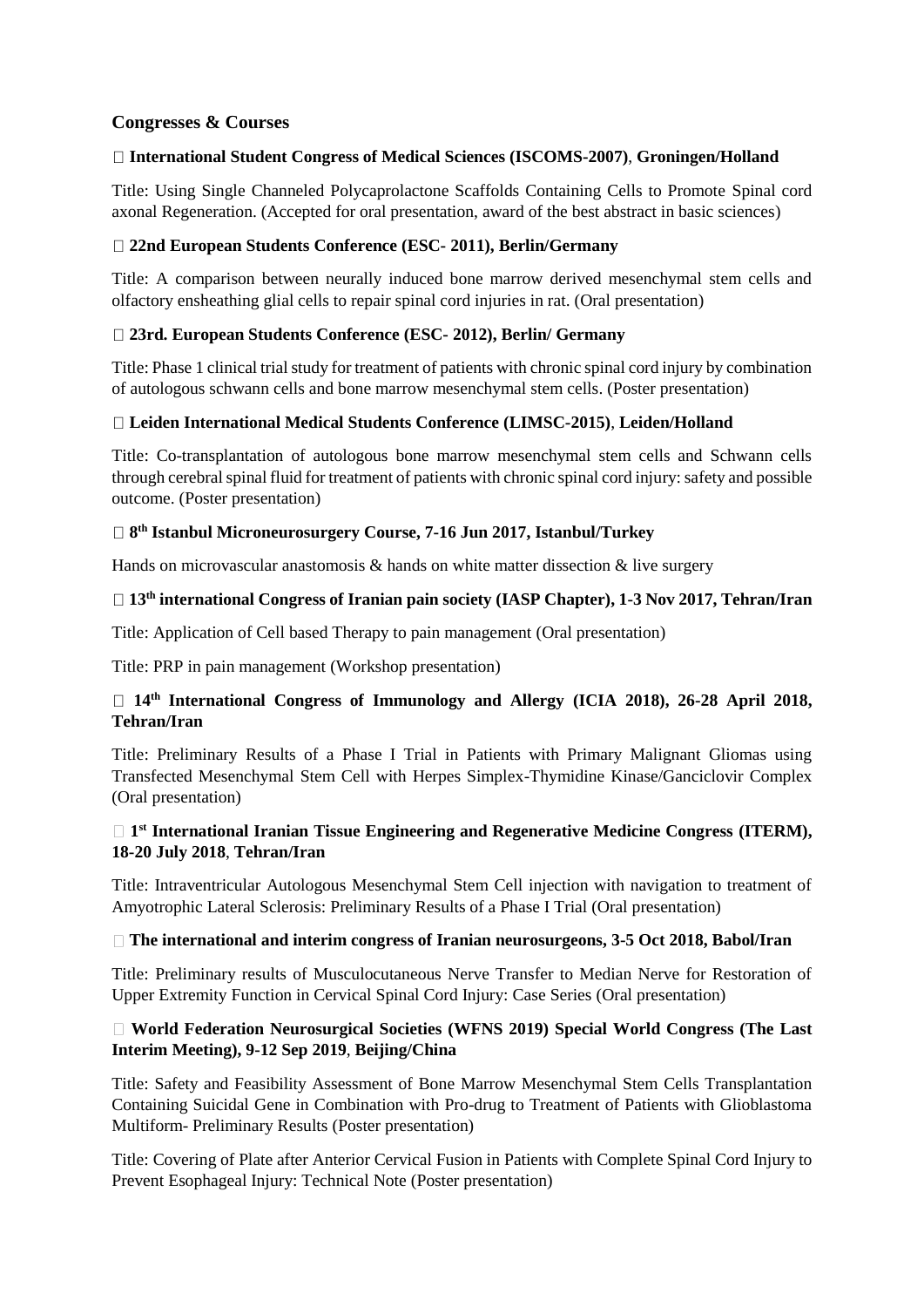#### **The international and interim congress of Iranian neurosurgeons, 23-25 Oct 2019, Kashan/Iran**

Title: Effects of Perioperative Magnesium Sulfate Infusion on Intraoperative Blood loss and Postoperative Analgesia in Patients undergoing Posterior Lumbar Spinal Fusion Surgery: A Randomized Controlled Trial (Oral presentation)

#### **7th international congress on critical care, 8-10 Jan 2020, Tehran/Iran**

Title: Enhanced Recovery After Surgery (ERAS) in Neurosurgery (Invited Speaker)

#### **Publications**

Shafiee A, Kabiri M, Ahmadbeigi N, **Yazdani SO**, Mojtahed M, Amanpour S, Soleimani M. Nasal Septum Derived Multipotent Progenitors: A Potent Source of Stem Cells. **Stem Cells Dev. 2011;** 20 (12): 2077-91

**Yazdani SO**, Golestaneh AF, Shafiee A, Hafizi M, Omrani HA, Soleimani M. Effect of low level laser on Proliferation and Neural Gene Expression of Human Schwann Cells in Vitro. **J Photochem Photobiol B. 2012;** 6; 107: 9-13

**Yazdani SO**, Pedram M, Hafizi M, Kabiri M, Soleimani M, Dehghan MM, Jahanzad I, Gheisari Y, Hashemi SM. A comparison between neural induced Bone Marrow Mesenchymal Stem Cell and Olfactory Ensheathing Cell for Spinal Cord Repair in Rat**. Tissue Cell. 2012;** 44(4): 205-13.

□ Yazdani SO, Hafizi M, Zali AR, Atashi A, Ashrafi F, Seddighi AS, Soleimani M. Safety and possible outcome assessment of autologous Schwann cell and bone marrow mesenchymal stromal cell co-transplantation for treatment of patients with chronic spinal cord injury. **Cytotherapy. 2013;**15 (7): 782-91.

**This Article was cited in** *Youmans and Winn Neurosurgical Surgery, 7th edition***.** Chapter 277 (Pathophysiology and Treatment of Spinal Cord Injury).

Kabiri M, **Oraee-Yazdani S**, Shafiee A, Hanaee-Ahvaz H, Dodel M, Vaseei M, Soleimani M. Neuroregenerative effects of olfactory ensheathing cells transplanted in a multi-layered conductive nanofibrous conduit in peripheral nerve repair in rats. **J Biomed Sci. 2015**; 20; 22-35.

Kabiri M, **Oraee-Yazdani S**, Dodel M, Hanaee-Ahvaz H, Soudi S, Seyedjafari E, Salehi M, Soleimani M. Cytocompatibility of a conductive nanofibrous carbon nanotube/poly (L-Lactic acid) composite scaffold intended for nerve tissue engineering. **EXCLI J. 2015**; 27(14):851-60.

**Oraee-Yazdani S**, Hafizi M, Atashi A, Ashrafi F, Seddighi AS, Hashemi SM, Seddighi A, Soleimani M, Zali A. Co-transplantation of autologous bone marrow mesenchymal stem cells and Schwann cells through cerebral spinal fluid for the treatment of patients with chronic spinal cord injury: safety and possible outcome. **Spinal Cord. 2016**; 54(2):102-9

**Saeed Oraee-Yazdani,** Mahboube Kabiri, Maryam Oraee-Yazdani, Ali-Reza Zali, Right upper quadrant abdominal pain due to malposition of the tip of the distal catheter of ventriculoperitoneal shunt. **Interdisciplinary Neurosurgery. 2018;** 14: 70-71

□ Hashemi M, Zali A, Hashemi J, **Oraee-Yazdani S,** Akbari A. Down-regulation of 14-3-3 zeta sensitizes human glioblastoma cells to apoptosis induction. **Apoptosis. 2018**; 23(11-12):616-625